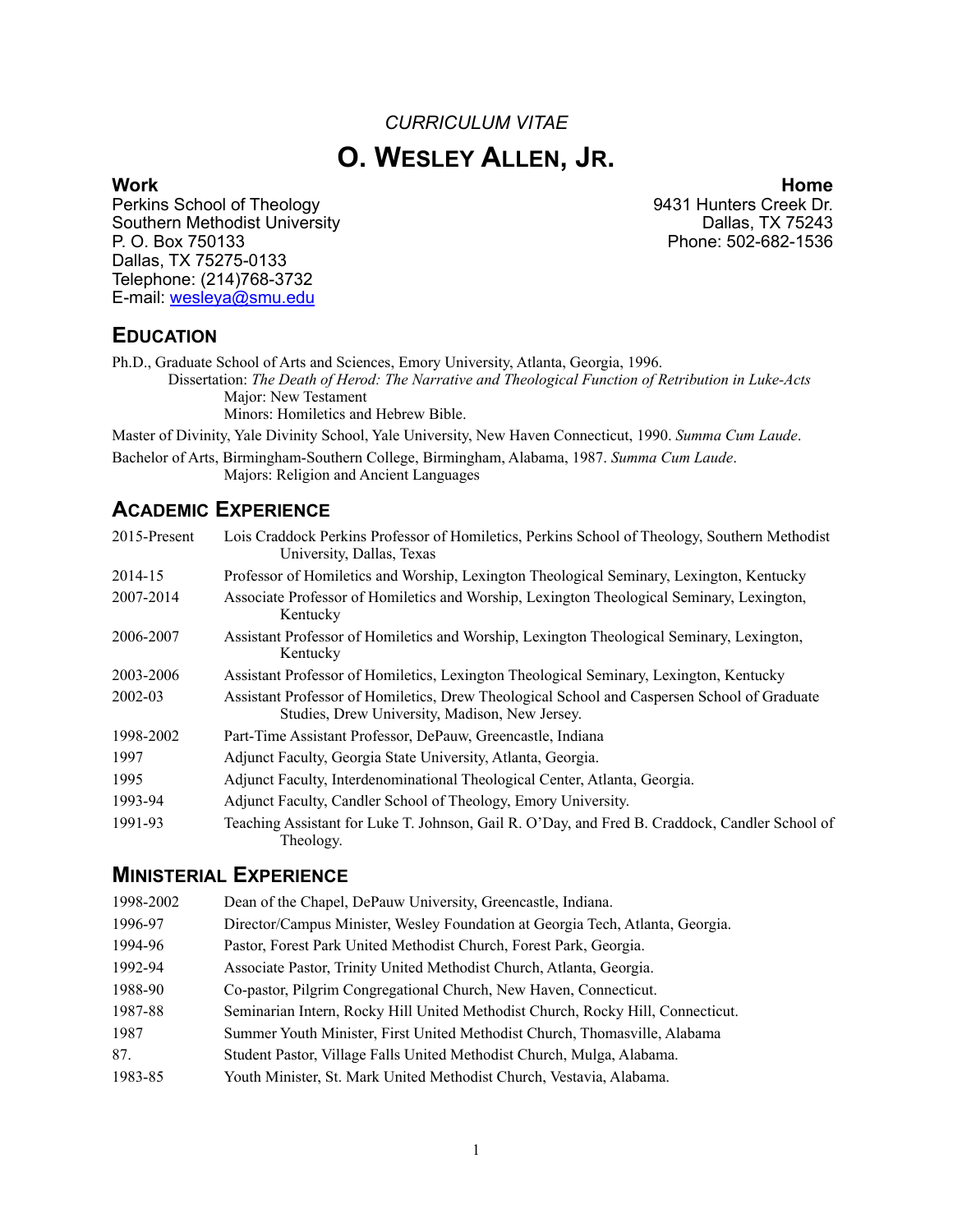## **SELECT COURSES TAUGHT**

| Congregational Song                                                                                                                                                                                             | Preaching in Postmodernity                                                                                                                                                                  |
|-----------------------------------------------------------------------------------------------------------------------------------------------------------------------------------------------------------------|---------------------------------------------------------------------------------------------------------------------------------------------------------------------------------------------|
| Contemporary Theologies and the Pulpit (co-taught)<br>with Emily Askew)<br>Conversational Preaching<br>Covenant Group<br>History and Theology of Christian Preaching                                            | Preaching the Synoptic Gospels<br>Prophetic Preaching (co-taught with Lisa Davison).<br>Religion and Science<br>Renewal of Worship<br>Senior Symposium                                      |
| Interpreting the Synoptic Gospels<br>Introduction to Preaching<br>Introduction to Worship<br>Liturgical Performance<br>Liturgical Time                                                                          | Sermon Preparation as a Spiritual Discipline<br>Sermonic Design<br>Service-learning/Cross-cultural Trip to Nigeria<br>Success in Seminary: Prayer and Praxis<br>Technology in the Sanctuary |
| New Birth to Dying in Christ (Baptism, Eucharist,<br>Weddings, Funerals)<br>The New Homiletic<br>Preaching and Worship in the Small Church<br>Preaching Luke-Acts<br>Preaching Mark<br><b>Preaching Matthew</b> | Theology of Preaching (co-taught with Emily Askew)<br>Two P's: Prayer & Praxis in Seminary<br>Worship & Preaching through the Liturgical Year<br>Worship Renewal<br>Worship Space           |
|                                                                                                                                                                                                                 |                                                                                                                                                                                             |

## **BOOKS AUTHORED**

Parentheses ( ) around dates indicate writing that has been completed but has not yet been presented or is not yet in print. Brackets [ ] indicate work in progress.

| $[2020]$ | Introduction to Preaching: Having Something Worth Saying (Nashville: Abingdon).                                                                                                                           |
|----------|-----------------------------------------------------------------------------------------------------------------------------------------------------------------------------------------------------------|
| [2019]   | Protestant Worship: A Theological, Historical, and Practical Introduction for Worship Planners<br>and Leaders, enhanced e-book (Nashville: Abingdon).                                                     |
| 2017     | <i>Preaching in the Era of Trump</i> (St. Louis: Chalice).                                                                                                                                                |
| 2016     | Preaching and the Human Condition (Nashville: Abingdon).                                                                                                                                                  |
| 2015     | The Sermon without End: A Conversational Approach to Preaching, co-authored with Ronald J.<br>Allen (Nashville: Abingdon).                                                                                |
| 2015     | Moving Beyond Heterosexism in the Pulpit, co-authored with Emily Askew (Eugene, OR:<br>Cascade/Wipf & Stock).                                                                                             |
| 2014     | <i>Determining the Form: Structures for Preaching, Elements of Preaching (listed below)</i><br>translated into Chinese and published by Chinese Christian Literature Council Ltd<br>(Kowloon, Hong Kong). |
| 2013     | Reading the Synoptic Gospels: Basic Methods for Interpreting Matthew, Mark, and Luke,<br>Revised and Expanded (St. Louis: Chalice Press).                                                                 |
| 2013     | <i>Matthew.</i> Fortress Biblical Preaching Commentaries (Minneapolis: Fortress).                                                                                                                         |
| 2008     | Determining the Form: Structures for Preaching, Elements of Preaching (Minneapolis,<br>Fortress).                                                                                                         |
| 2007     | Preaching and Reading the Lectionary: A Three Dimensional Approach to the Liturgical Year,<br>Book and CD (St. Louis: Chalice).                                                                           |

2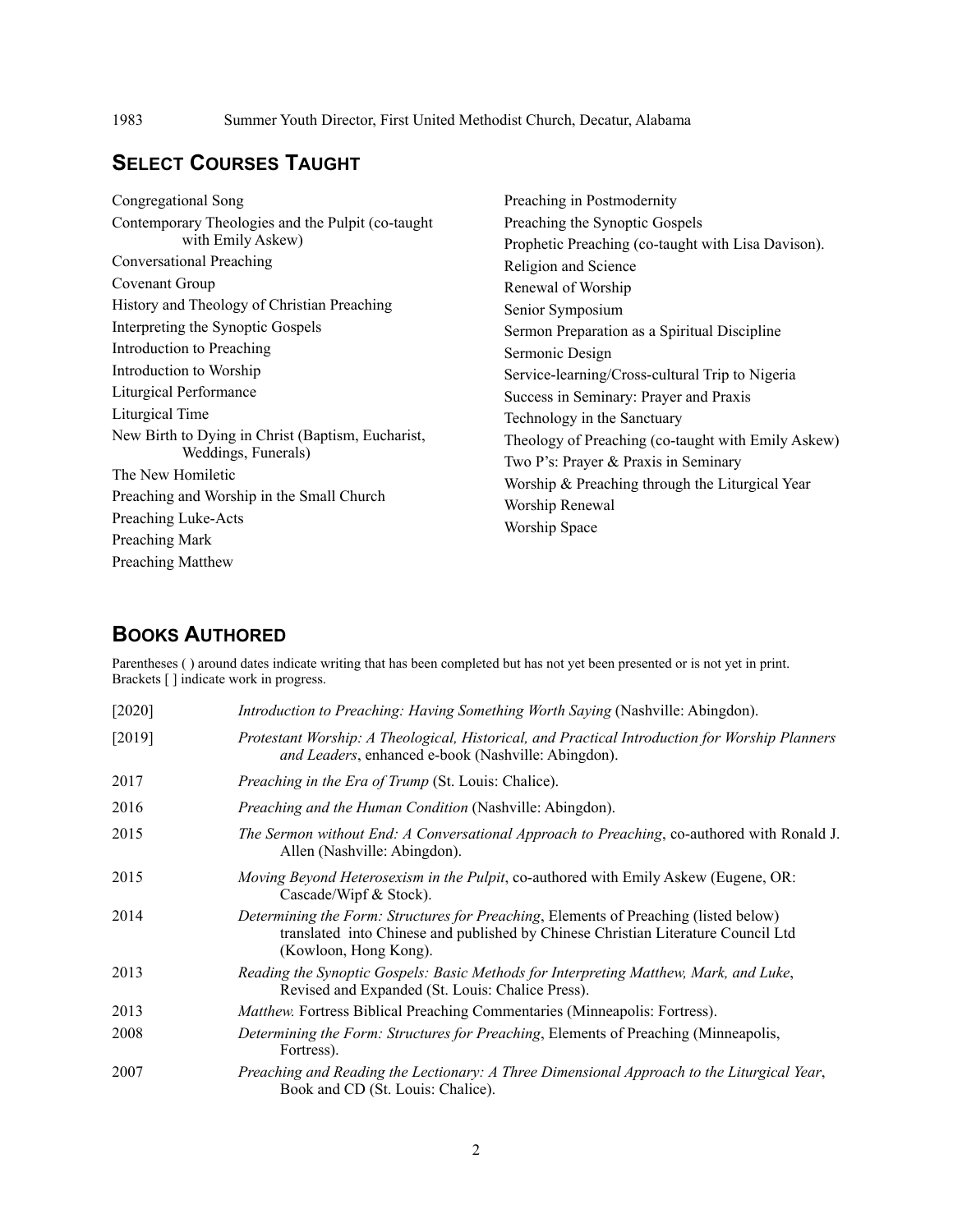| 2005 | The Homiletic of All Believers: A Conversational Approach (Louisville: Westminster John<br>Knox).                                             |
|------|-----------------------------------------------------------------------------------------------------------------------------------------------|
| 2000 | Preaching Resurrection, Preaching Classic Text Series (St. Louis: Chalice Press).                                                             |
| 2000 | Reading the Synoptic Gospels: Basic Methods for Interpreting Matthew, Mark, and Luke (St.<br>Louis: Chalice Press).                           |
| 1999 | Good News from Tinyville: Stories of Heart and Hope (St. Louis: Chalice Press).                                                               |
| 1997 | The Death of Herod: The Narrative and Theological Function of Retribution in Luke-Acts,<br>Dissertation Series 158 (Atlanta: Scholars Press). |

## **BOOKS EDITED**

| Biblical Preaching Handbook (Louisville: Westminster John Knox)                                                                                                                                                                                                                                                                                                                                                                                                                                                                                                                                                                                                                                                       |
|-----------------------------------------------------------------------------------------------------------------------------------------------------------------------------------------------------------------------------------------------------------------------------------------------------------------------------------------------------------------------------------------------------------------------------------------------------------------------------------------------------------------------------------------------------------------------------------------------------------------------------------------------------------------------------------------------------------------------|
| Series Coordinator, with Ronald J. Allen, of The Westminster Homiletics Monographs Series:<br>Critical scholarship on preaching published in digital format by Westminster John Knox<br>in partnership with Christian Theological Seminary and endorsed by the Academy of<br>Homiletics                                                                                                                                                                                                                                                                                                                                                                                                                               |
| Marianne Gaarden, The Third Room of Preaching: The Sermon, the Listener, and the<br>Creation of Meaning (2017)                                                                                                                                                                                                                                                                                                                                                                                                                                                                                                                                                                                                        |
| Elements of Preaching Series (listed below) translated into Indonesian.                                                                                                                                                                                                                                                                                                                                                                                                                                                                                                                                                                                                                                               |
| Guest editor for a special issue of <i>Encounter</i> 78.2, serving as a Festschrift for Ronald J. Allen.                                                                                                                                                                                                                                                                                                                                                                                                                                                                                                                                                                                                              |
| Elements of Preaching Series (listed below) translated into Chinese and published by Chinese<br>Christian Literature Council Ltd (Kowloon, Hong Kong).                                                                                                                                                                                                                                                                                                                                                                                                                                                                                                                                                                |
| Co-editor with Ronald J. Allen and John S. McClure, Under the Oak Tree: The Church as<br>Community of Conversation in a Conflicted and Pluralistic World (Eugene, OR:<br>Cascade:/Wipf & Stock)                                                                                                                                                                                                                                                                                                                                                                                                                                                                                                                       |
| The ReNewed Homiletic with essays by David Buttrick, Fred B. Craddock, Eugene L. Lowry,<br>Henry H. Mitchell, and Charles L. Rice (Minneapolis: Fortress).                                                                                                                                                                                                                                                                                                                                                                                                                                                                                                                                                            |
| Co-editor with Mary Foskett, Between Experience and Interpretation: Engaging the Writings of<br>the New Testament (Nashville: Abingdon).                                                                                                                                                                                                                                                                                                                                                                                                                                                                                                                                                                              |
| Series Editor for Elements of Preaching (Minneapolis: Fortress Press):<br>Ronald J. Allen, Thinking Theologically: The Preacher as Theologian, 2008<br>James P. Nieman, Knowing the Context: Frames, Tools, and Signs for Preaching, 2008<br>Mary F. Foskett, Interpreting the Bible: Exegetical Approaches for Preaching 2009<br>Marvin A. McMickle, Shaping the Claim: Moving from Text to Sermon, 2008<br>O. Wesley Allen, Jr., Determining the Form: Structures for Preaching, 2008<br>Jennifer L. Lord, Finding Language and Imagery, 2009<br>Teresa L. Fry Brown, Delivering the Sermon: Voice, Body, and Animation<br>in Proclamation, 2008<br>Melinda A. Quivik, Serving the Word: Preaching in Worship, 2009 |
|                                                                                                                                                                                                                                                                                                                                                                                                                                                                                                                                                                                                                                                                                                                       |

# **ESSAYS, PUBLISHED SERMONS AND RECORDINGS**

| [2019]<br>Homiletical commentaries on Matthew 17:1-9; 21:1-11; 27:11-54; and 26:14-27; for<br>Connections: A Lectionary Commentary Series (Louisville: Westminster John Knox). |  |
|--------------------------------------------------------------------------------------------------------------------------------------------------------------------------------|--|
| "Praying In-Between?" Sermon on Luke 18:1-8, Abingdon Preaching Annual 2019 (Nashville:<br>(2018)<br>Abingdon)                                                                 |  |
| Homiletical commentaries on Luke 7:36-8:3; 8:26-39; and 9:51-62; for Connections: A<br>(2018)<br>Lectionary Commentary Series (Louisville: Westminster John Knox).             |  |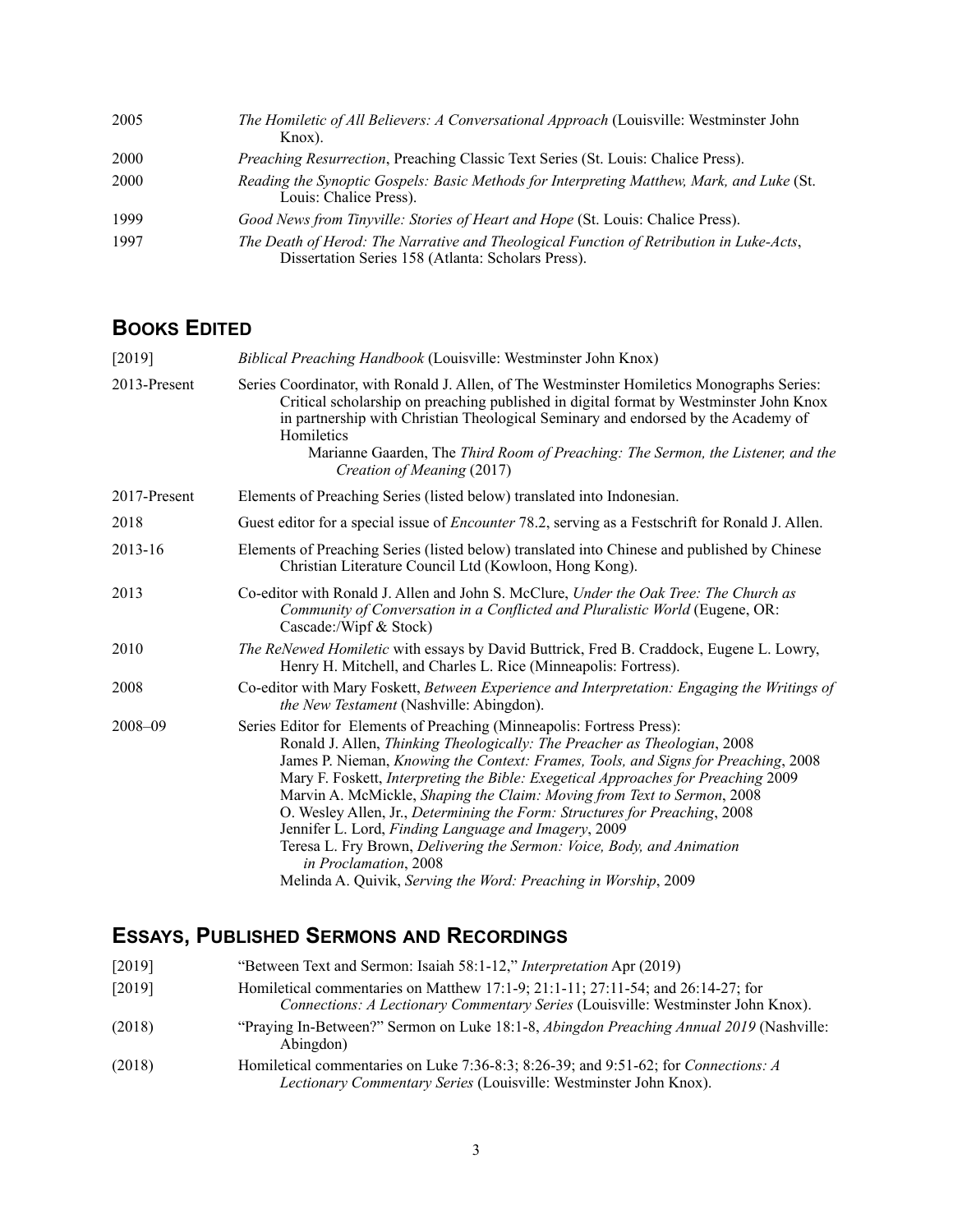| 2017 | "The Reign of HeavenWhat on Earth? The Heart of the Gospel of Matthew?" Ten part video<br>series on UMC CyberCampus; https://www.umccybercampus.com/video-learning/?tags-<br>vid%5B%5D=Biblical+Studies&wpv aux current post id=96&wpv view count=<br>TCPID96.      |
|------|---------------------------------------------------------------------------------------------------------------------------------------------------------------------------------------------------------------------------------------------------------------------|
| 2017 | Homiletical Commentary on Mark 16:1-8 for Currents in Theology and Mission 44.4 (October<br>2017) 20-24; http://currentsjournal.org/index.php/currents/article/view/86.                                                                                             |
| 2017 | "Who Is Calling Whom?" Sermon on Mark 10:46-52, Abingdon Preaching Annual 2018<br>(Nashville: Abingdon) 134-37.                                                                                                                                                     |
| 2016 | Homiletical commentaries on Acts 1:1-11; Acts 3:1-10; Acts 17:1-9 and 1 Thessalonians 1:1-10;<br>and Acts18:1-4 and 1 Corinthians 1:10-18; for WorkingPreacher.org from Luther<br>Seminary. (http://www.workingpreacher.org/preaching.aspx).                        |
| 2016 | "Jesus and Mosquito Bites," and "Outside the Door to the Christian Life," sermons included in<br>Abingdon Preaching Annual 2017 (Nashville: Abingdon).                                                                                                              |
| 2015 | "Preaching and the Human Condition," in <i>Encounter</i> 73.3 (2015).                                                                                                                                                                                               |
| 2015 | "Homiletical Perspective" on Luke 22:66-71; 23:1-12; and 23:13-25 in Feasting on the Gospels:<br>Luke, vol 2, ed. Cynthia Jarvis and E. Elizabeth Johnson (Louisville: Westminster John<br>Knox)                                                                    |
| 2015 | Fourteen exegetical essays on Acts for "The Christian Community Comes Alive," in The New<br>International Lesson Annual, Fall Quarter, 2015-16.                                                                                                                     |
| 2015 | "Preaching and Prophecy," in The Oxford Encyclopedia of the Bible and Theology, ed. Samuel<br>E. Balentine (New York: Oxford University Press).                                                                                                                     |
| 2015 | "Homiletics Contexts," Fortress Press website.                                                                                                                                                                                                                      |
| 2014 | "Homiletical Perspective" on Mark 15:21-32 and Mark 15:33-41 in Feasting on the Gospels ed.<br>Cynthia Jarvis and E. Elizabeth Johnson (Louisville: Westminster John Knox)                                                                                          |
| 2013 | "An Hour of Study: Sermon Preparation as a Spiritual Discipline," in Lexington Theological<br>Quarterly 45 (2013) 17-35.                                                                                                                                            |
| 2013 | "Worship as Conversation," in Under the Oak Tree: The Church as Community of Conversation<br>in a Conflicted and Pluralistic World, ed. Ronald J. Allen, John S. McClure, and O.<br>Wesley Allen, Jr. (Eugene, OR: Cascade/Wipf & Stock).                           |
| 2013 | "The Reign of Heaven What on Earth?: The Reign of God in Matthew." DVD Series<br>distributed by LTS.                                                                                                                                                                |
| 2012 | Homiletical commentary on Matthew 6:1-6, 16-21 (Ash Wednesday, Feb 22); Mark 15:1-39<br>(Palm Sunday, Apr 1); John 13:1-17, 31b-35 (Maundy Thursday, Apr 5); and John<br>18:1-19:42 (Good Friday, Apr 6), <i>WorkingPreacher.org</i> from Luther Seminary. (http:// |
|      | www.workingpreacher.org/preaching.aspx)                                                                                                                                                                                                                             |
| 2012 | "Preaching the Lesson—Epiphany 5 through Lent 1," (four essays on Isaiah 40:21-31; Mark<br>1:40-45; 2 Corinthians 4:3-6; and Psalm 25:1-10), Lectionary Homiletics February<br>(2012).                                                                              |
| 2011 | "An Introduction to More John W. McGarvey Sermon Outlines" (edited with Jerry Sumney) in<br>Lexington Theological Quarterly 44.3 (Summer 2011) 118-74.                                                                                                              |
| 2011 | "John W. McGarvey as Preacher" in Lexington Theological Quarterly 44.2 (Summer 2011)<br>65-66.                                                                                                                                                                      |
| 2011 | "A Selection of Sermon Outlines from John W. McGarvey" (edited with Jerry Sumney) in<br>Lexington Theological Quarterly 44.2 (Summer 2011) 67-117.                                                                                                                  |
| 2011 | "From Crowded Stable to Empty Tomb to the Sunday Morning Pew: Preaching Transition<br>through the Cycle of the Liturgical Year," in Transitions: Leading Churches through<br>Change, ed. David Mosser (Louisville: Westminster John Knox) 236-244.                  |
| 2011 | "Preaching the Lesson—Lent 4 through Easter Sunday," (four essays on Psalm 23; Romans<br>8:6-11; Matthew 21:1-11; and Colossians 3:1-4), <i>Lectionary Homiletics</i> April (2011).                                                                                 |
| 2010 | Homiletical Perspective Essays for Year A, Proper 10 (Psalm 65:(1-8), 9-13); Proper 11 (Psalm<br>86:11-17); Proper 12 (Psalm 128); in Feasting on the Word, eds. David L. Bartlett and<br>Barbara Brown Taylor (Louisville: Westminster John Knox).                 |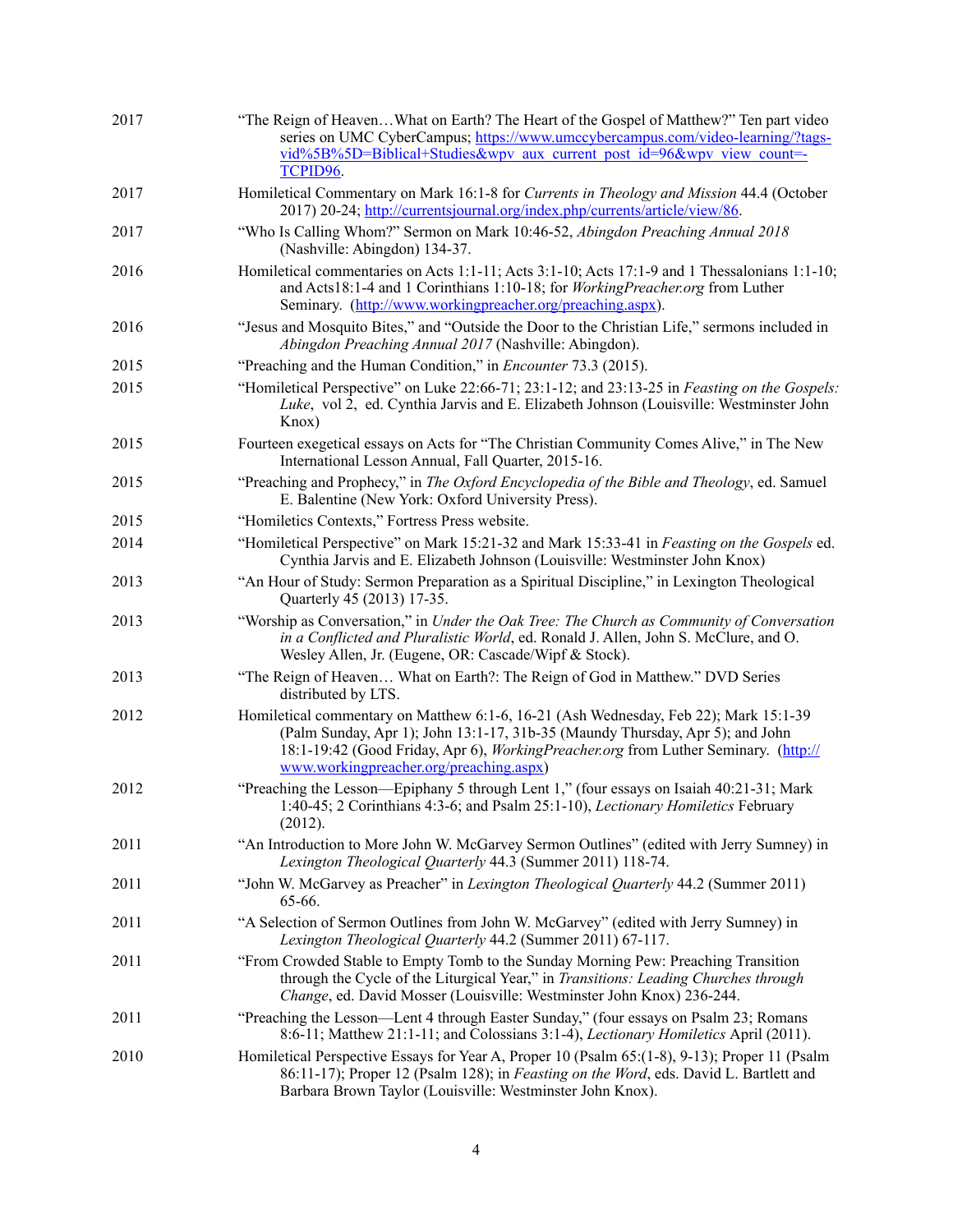| 2009 | "Preaching the Lesson—All Saints through Advent 1," (five essays on John 11:32-44; Mark<br>12:38-44; Mark 13:1-8; John 18:33-37; and Luke 21:25-36), Lectionary Homiletics<br>November (2009).                                                                              |
|------|-----------------------------------------------------------------------------------------------------------------------------------------------------------------------------------------------------------------------------------------------------------------------------|
| 2009 | "Luke," in A Theological Commentary, ed. Gail R. O'Day and David L. Petersen (Louisville:<br>Westminster John Knox) 325-338.                                                                                                                                                |
| 2008 | "Revelation," in The New Interpreter's Bible Handbook of Preaching, ed. Paul Scott Wilson<br>(Nashville: Abingdon) 473-77.                                                                                                                                                  |
| 2008 | "More Blessed to Give than to Receive: A Commentary and Sermon for Reign of Christ, Year<br>A," Biblical Preaching Journal 21.4 (Fall 2008) 21-24.                                                                                                                          |
| 2008 | "Eastertide, Year A" in New Proclamation (Minneapolis: Fortress) 1-72.                                                                                                                                                                                                      |
| 2007 | "Praying In-between: A commentary and Sermon for Proper 24, Year C," Biblical Preaching<br>Journal 20:4 (Fall 2007) 7-10.                                                                                                                                                   |
| 2007 | "See God. See God Run. Teaching Seminarians to Read Scripture so that They Have Good<br>News to Show in the Pulpit." Panelist for "Teaching Exegesis for Parish Preaching,"<br><i>Homiletix e-Forum, http://www.homiletics.org/homiletix e-journal.shtml (Spring 2007).</i> |
| 2006 | "Liar, Liar, Pulpit on Fire: Homiletical Ethics and Plagiarism," Lexington Theological Quarterly<br>41:2 (Summer 2006) 65-85.                                                                                                                                               |
| 2006 | "What Good Is Prayer?: A Commentary and Sermon for Proper 21, Year B," Biblical Preaching<br>Journal 19:4 (Fall 2006) 2-4.                                                                                                                                                  |
| 2006 | "Do You Believe in Free Parking: Commentary and Sermon for the Fourth Sunday in Lent, Year<br>B," Biblical Preaching Journal 19:1 (Winter 2006) 31-34.                                                                                                                      |
| 2004 | "Commentary: Progressive: Save me a seat, please, at the 'separation' table," United Methodist<br>Reporter (June 25, 2004).                                                                                                                                                 |
| 2004 | "Let's Talk Theology: How Divided are United Methodists?" Christian Century 121.12 (June<br>15, 2004) 10-11; follow-up response to letters to the editor in Christian Century 121.16<br>(August 10, 2004) 44-45.                                                            |
| 2004 | "Yet: Commentary and Sermon for the Fifteenth Sunday after Pentecost, Year A," Biblical<br>Preaching Quarterly 17:3 (Summer 2004) 29-31.                                                                                                                                    |
| 2004 | "Pulpit in the Round: The Authority of the Pastor-Preacher in a Conversational Homiletic,"<br>Lexington Theological Quarterly 39:1 (Spring 2004) 47-59.                                                                                                                     |
| 2004 | "Preaching Reformed and Always to Be Reformed," posted on <i>Homiletix E-forum: An</i><br>Electronic Journal of the Academy of Homiletics, http://www.wlu.ca/~wwwsem/ah/<br>homiletix e-journal.shtml (Spring 2004)                                                         |
| 2004 | "April Bible Lectionary Resources," www.disciplesworld.com, posted March 2004.                                                                                                                                                                                              |
| 2003 | "Mark 16:1-8: A case study of resurrection revised," <i>Homiletic</i> 28:2 (Winter 2003) 7-15.                                                                                                                                                                              |
| 2003 | Interview with Ronald J. Allen; tapes published by the Walter Scott Society at Christian<br>Theological Seminary (Tape #135, March 2003)                                                                                                                                    |
| 2003 | Contributor to We Ask Your Blessing: 100 Prayers for Campus Occasions, ed. Donald G.<br>Schockley, New York: Writers Club Press, 87-88.                                                                                                                                     |
| 1995 | "Bartholomew" and "Matthew," in For All the Saints: A Calendar of Commemorations for<br>United Methodists, ed. Clifton F. Guthrie, Akron: Order of St. Luke, 178,192.                                                                                                       |
| 1995 | Exegetical Essays on John 12:1-8; Luke 22:1-23:56; John 20:1-18; Acts 5:12,17-32; John<br>21:1-19; in Lectionary Homiletics 6 (1995) 3-4,12-13,20, 31-32,39.                                                                                                                |
| 1995 | Sermon: "Happy Ever After," in Lectionary Homiletics 6 (1995) 43-4.                                                                                                                                                                                                         |
| 1993 | Reprint of "Epiphany Sermon," Pastors' Education and Book Service 1 (1993) 1,23.                                                                                                                                                                                            |
| 1992 | "Epiphany Sermon," in Lectionary Homiletics 3 (1992) 16-17.                                                                                                                                                                                                                 |
| 1990 | Sermon: "Giving Your Gifts to God," in Peniel 3 (1990-91) 2-3,13.                                                                                                                                                                                                           |

# **SELECT PRESENTATIONS, WORKSHOPS AND LECTURES**

[November 2018] Williams Lectures, Methodist Theological School in Ohio, Delaware, OH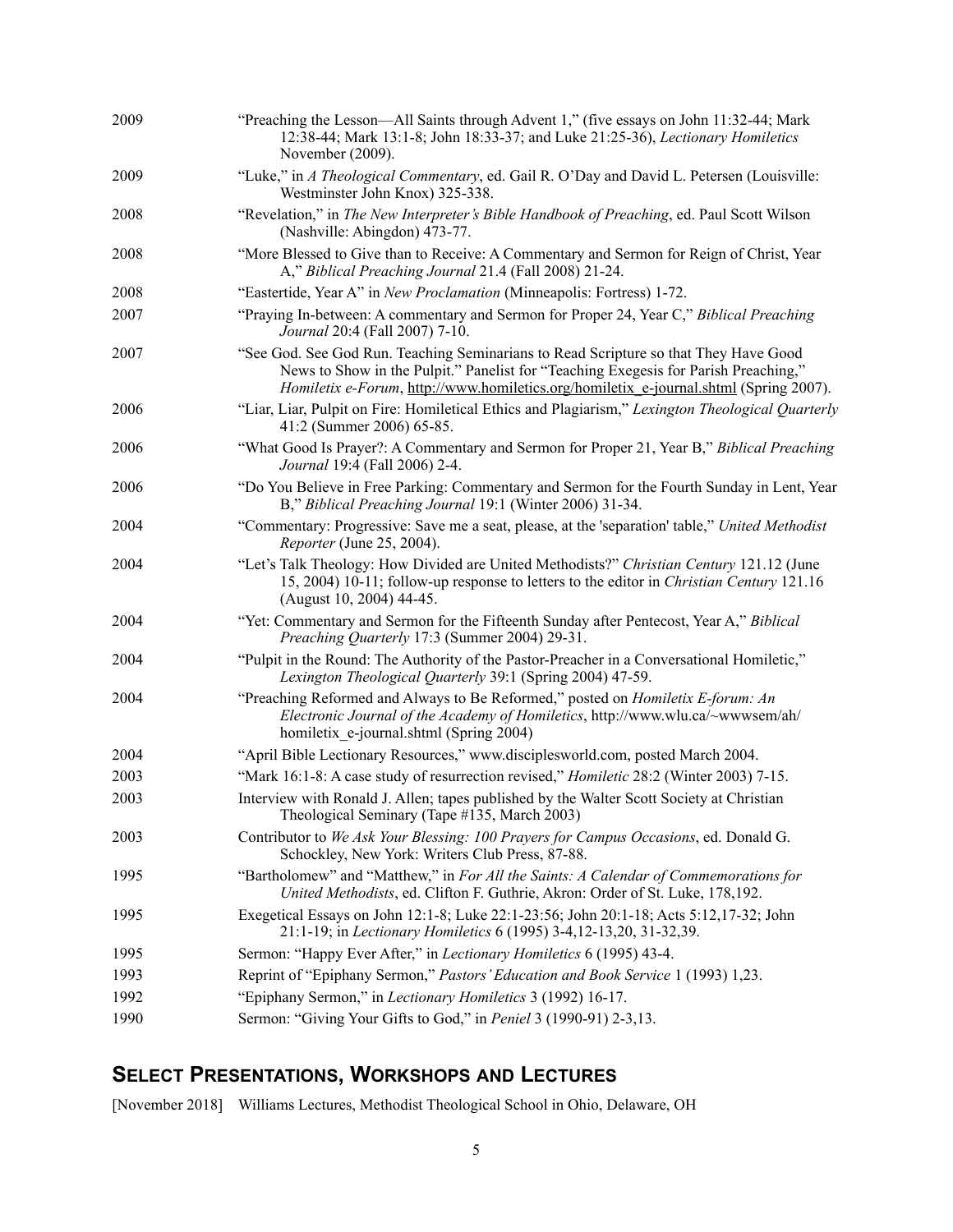| [May 2018]     | Keynote lecture and workshop leader for the Preaching Excellence Conference hosted by the<br>Episcopal Preaching Conference with the theme "Preaching Across the Divide: Politics,<br>Gender and Race," Richmond, VA   |
|----------------|------------------------------------------------------------------------------------------------------------------------------------------------------------------------------------------------------------------------|
| February 2018  | "Cultural Competency in the Era of Trump," for the Project Transformation North Texas<br>Initiative Leadership Training Course, Dallas, TX.                                                                            |
| December 2017  | Panel Discussion reviewing The Sermon without End: A Conversational Approach to Preaching,<br>which I co-authored with Ronald J. Allen                                                                                 |
| November 2017  | "Preaching the Sermon on the Mount as Resistance Literature," for the Homiletics and Biblical<br>Studies section of the Society of Biblical Literature, Boston, MA                                                     |
| November 2017  | "Preaching the Parables," at the Perkins 2017 Fall Convocation, Perkins School of Theology,<br>Dallas, TX.                                                                                                             |
| October 2017   | "Parables," at Arapaho United Methodist Church, Dallas, TX                                                                                                                                                             |
| September 2017 | "Preaching and Politics?" at Community Hour at Perkins (CHAP), Perkins School of Theology,<br>Dallas, TX                                                                                                               |
| June 2017      | Presentation on Preaching in the Era of Trump, Academy of Preachers, Dallas, TX                                                                                                                                        |
| May 2017       | Webinar with pastors concerning "Prophetic Preaching for 'Such a Time as This," Discipleship<br>Ministries, The United Methodist Church.                                                                               |
| April 2017     | "As One without Authority," at A Surprising Authority: The Homiletical Legacy of Fred<br>Craddock, Conference held at The School of Theology of The University of the South,<br>Sewanee, TX                            |
| March 2017     | "Preaching and the Human Condition," at the Great Preaching in the Great Plains Conference,<br>Topeka, KS                                                                                                              |
| March 2017     | "How Odd Is This?" Ash Wednesday Sermon at University-wide Ecumenical Service, Perkins<br>Chapel, Dallas, TX                                                                                                           |
| February 2017  | "The Reign of HeavenWhat on Earth? The Reign of God in the Gospel of Matthew," at the<br>Perkins Lay School of Theology, Houston, TX                                                                                   |
| November 2016  | "We Taught Them Everything They Know," Sermon on Micah 6:1-8 at the Academy of<br>Homiletics, San Antonio, TX.                                                                                                         |
| October 2016   | "Biblical Preaching" and "Preaching the Gospels" (with Alyce McKenzie) at the Great<br>Preaching in the Great Plains Conference, Topeka, KS                                                                            |
| October 2016   | Two sermons on Matthew 4:18-22 on the theme of "Real, Relevant Community" for the<br>Christians Engaged in Faith Formation Conference, Nashville, TN                                                                   |
| May 2016       | "Sermon Preparation as a Spiritual Discipline," Perkins Center for Preaching Excellence<br>Capstone Event, Perkins School of Theology, Dallas, TX                                                                      |
| April 2016     | "An Hour of Study, An Hour of Prayer: Sermon Preparation as a Spiritual Discipline," Faculty<br>Symposium, Perkins School of Theology, Dallas, TX                                                                      |
| March 2016     | "Mark as Parable," Perkins School of Theology for the Laity, Dallas, TX                                                                                                                                                |
| December 2015  | "Preaching Eschatology in Advent," Theology of Preaching Working Group, Academy of<br>Homiletics, Nashville, TN                                                                                                        |
| November 2015  | Review of David Schnasa Jacobsen, <i>Mark</i> , Fortress Biblical Preaching Commentaries<br>(Minneapolis: Fortress, 2014), at the Homiletics and Biblical Studies Unit, Society of<br>Biblical Literature, Atlanta, GA |
| September 2015 | "Story Sermons," at the Perkins Center for Preaching Excellence Peer Groups in Arkansas,<br>Louisiana, and North Texas.                                                                                                |
| March 2015     | "Passionate Worship," Workshop at Midway Christian Church, Midway, KY                                                                                                                                                  |
| November 2014  | "A Case of Mistaken Identification: Preaching on the Healing Stories," Homiletics and Biblical<br>Studies Unit, Society of Biblical Literature, San Diego, CA.                                                         |
| November 2014  | "Doing Bible: When the Unfinished Task of Homiletical Theology Pushes the Envelope of<br>Canonical Authority," Homiletical Theology Consultation, Academy of Homiletics, San<br>Diego, CA.                             |
| November 2014  | with Ronald J. Allen, "Postapologetic Homiletics," Theology of Preaching Working Group,<br>Academy of Homiletics, San Diego, CA.                                                                                       |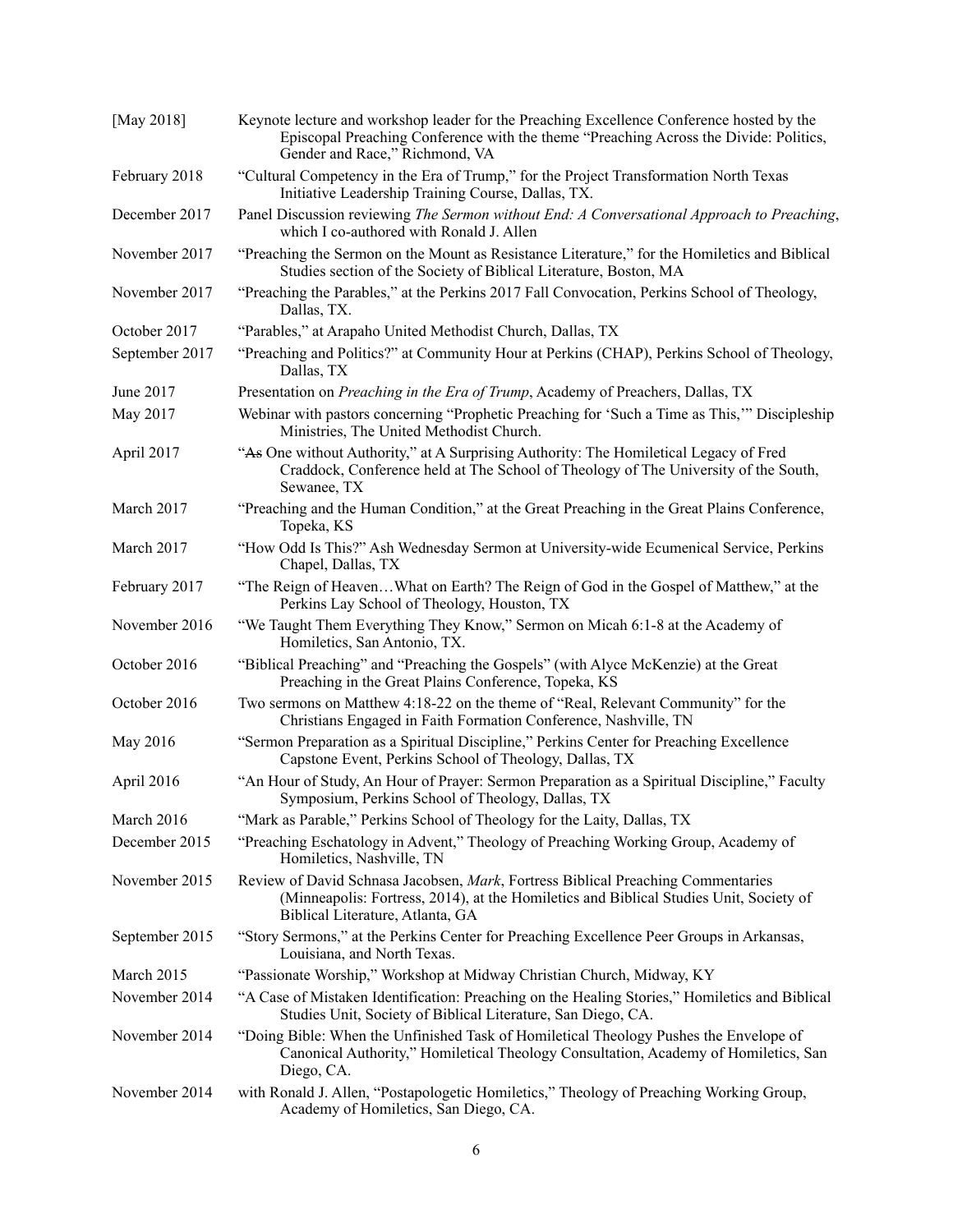| October 2014      | "The Reign of God is Like <i>What</i> ? The Parables of Jesus," The Academy at First Christian<br>Church (Disciples of Christ), Frankfort, KY                                                                                  |
|-------------------|--------------------------------------------------------------------------------------------------------------------------------------------------------------------------------------------------------------------------------|
| September 2014    | "Jesus' Miracles for the Twenty-first Century," Lay School of Theology, Lexington Theological<br>Seminary, Lexington, KY                                                                                                       |
| September 2014    | "Renewing Worship," Webinar hosted by Lexington Theological Seminary, Lexington, KY.                                                                                                                                           |
| May 2014          | "The Art of Preaching: Improving Your Skills in Communicating God's Word," Legacy<br>Christian Church (DOC), Harrison, Ohio.                                                                                                   |
| April 2014        | "Jesus' Healing Stories for the Twenty-first Century," Faith Fellowship of Lexington,<br>Lexington, KY                                                                                                                         |
| March 2013        | "Renewing Worship," Elders and Deacons Workshop, Christmount Christian Assembly, Black<br>Mountain, NC                                                                                                                         |
| April 2012        | Panelist for "Craddock in Context: Celebrating the Sermons, Scholarship and Ministry of Fred<br>B. Craddock," at Christian Theological Seminary, Indianapolis, IN                                                              |
| December 2011     | "Matthew's Left Behind: Preaching Eschatology as Christian Experience," (companion paper to<br>John C. Holbert, "God's Future and Our Present: Preaching and the Future"), Academy of<br>Homiletics, Austin, TX.               |
| Sept-Oct 2011     | "The Reign of HeavenWhat on Earth? The Reign of God in the Gospel of Matthew," at the<br>Lay School of Theology at Lexington Theological Seminary, Lexington, KY.                                                              |
| February 2011     | "Church Icons, Art & Architecture," in conjunction with art exhibit, "Icons in Transformation,"<br>by Ludmila Pawlowska, Christ Church Cathedral, Lexington, KY                                                                |
| <b>July 2010</b>  | <b>Preaching Transition</b>                                                                                                                                                                                                    |
| June 2010         | "The Lord's Supper: Ordinance or Sacrament?" First Christian Church (Disciples of Christ),<br>Bowling Green, KY.                                                                                                               |
| February 2010     | Preaching in Lent, Clergy Continuing Education Event, Christian Church in Tennessee,<br>Knoxville, TN                                                                                                                          |
| Jan. - March 2010 | "Why Do We Do That? An Introduction to Worship," Central Christian Church, Lexington, KY                                                                                                                                       |
| <b>June 2009</b>  | "From Crowded Stable to Empty Tomb: Preaching Transition Season to Season," Christian<br>Scholars Conference, Lipscomb University.                                                                                             |
| October 2009      | "Preaching the Acts of the Apostles," Baptist Seminary of Kentucky, Lexington, KY.                                                                                                                                             |
| January 2009      | "Unity?" Christian Unity Sunday, Church of the Resurrection, Nicholasville, KY                                                                                                                                                 |
| <b>June 2008</b>  | Co-taught with Larry Sivis, "Introduction to Preaching and Worship," Christian Church in<br>Kentucky Ministry School, South Elkorn Christian Church, Lexington, KY.                                                            |
| April 2008        | "Preaching in Postmodernity," (three keynote addresses and a sermon), Communion of Clergy<br>in the Christian Church (Disciples of Christ) in Illinois-Wisconsin, Bloomington, IL.                                             |
| October 2007      | Organizer/convener of "The Re(New)ed Homiletic," featuring David Buttrick, Fred B.<br>Craddock, Eugene L. Lowry, Henry H. Mitchell, and Charles L. Rice, Lexington<br>Theological Seminary, Lexington, KY.                     |
| September 2007    | "The New Homiletic," Lexington Theological Seminary Convocation, Lexington, KY.                                                                                                                                                |
| June 2007         | "Six Degrees of Separation," 50th Alumni Reunion, Lexington Theological Seminary.                                                                                                                                              |
| May 2007          | "Mark as Parable," (four sessions), First Christian Church, Georgetown, KY.                                                                                                                                                    |
| March 2007        | "Bread, Bath, and Beyond," Elders and Diaconate Workshop, Christmount Christian Assembly,<br>Black Mountain, NC.                                                                                                               |
| February 2007     | "Lent with Luke," South Elkhorn Christian Church (DOC), Lexington, KY.                                                                                                                                                         |
| February 2007     | "Bread, Bath, and Beyond," LST at LTS, Lexington Theological Seminary.                                                                                                                                                         |
| November 2006     | "See God. See God Run. Teaching Seminarians to Read Scripture so that They Have Good<br>News to Show in the Pulpit." Panelist for "Teaching Exegesis for Parish Preaching,"<br>Society of Biblical Literature, Washington, DC. |
| October 2006      | "Pictures of Jesus, Portraits of Ministry," Retreat for North Georgia United Methodist Clergy,<br>Hinson Rural Life Center, NC.                                                                                                |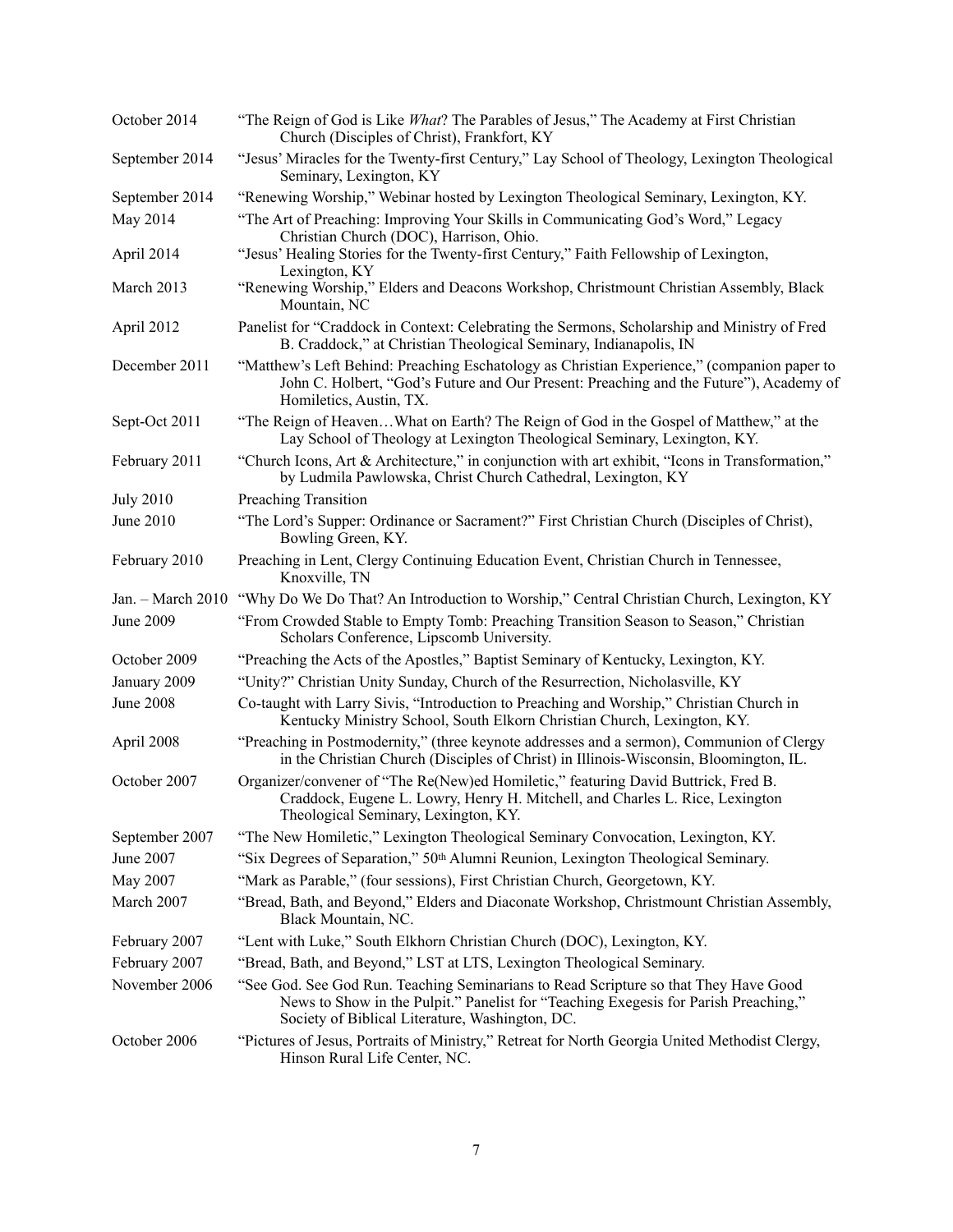| October 2006  | "Liar, Liar, Pulpit on Fire: Plagiarism in the Pulpit," and "Story-sermons: Moving from the<br>Pulpit to the Rocking Chair," 2006 Swartley Lectures at Palmer Theological Seminary,<br>Wynnewood, PA.                                                                                          |
|---------------|------------------------------------------------------------------------------------------------------------------------------------------------------------------------------------------------------------------------------------------------------------------------------------------------|
| June 2006     | "Sermonic Forms", Licensed Ministers School, Christian Church in Kentucky, Lexington, KY                                                                                                                                                                                                       |
| January 2005  | "The Synoptic Gospels," LST at LTS, Lexington Theological Seminary.                                                                                                                                                                                                                            |
| October 2004  | "Postmodern Identity Formation in the Church," Third Annual Retreat for UCC Clergy in the<br>Michigan Conference, DeWitt, Michigan.                                                                                                                                                            |
| June 2004     | "Introductory Preaching," Licensed Ministers School, Christian Church in Kentucky, Lexington,<br>KY.                                                                                                                                                                                           |
| April 2004    | "Week In and Week Out: Cumulative Preaching through the Liturgical Year and Ordinary<br>Time," School of Theology, Christian Church in Kentucky West Area, Madisonville, KY.                                                                                                                   |
| March 2004    | "Listening to Sermons as a Spiritual Discipline," North Middletown Christian Church Lenten<br>Series, Middletown, KY.                                                                                                                                                                          |
| February 2004 | "Scriptural Authority for Ethical Decision-making," Elders' Retreat, Central Christian Church,<br>Lexington, KY.                                                                                                                                                                               |
| February 2004 | "Pulpit in the Round: The Authority of the Preacher in a Conversational Homiletic," Inaugural<br>Lecture at Lexington Theological Seminary, Lexington, KY.                                                                                                                                     |
| January 2004  | "Cumulative Preaching through Lent," Oreon E. Scott Lecture for the Christian Church in<br>Tennessee, Knoxville, Tennessee.                                                                                                                                                                    |
| January 2004  | "Stained Glass Conversation: Proclamation and Preaching in Postmodernity," Conference for<br>Ministers of Large Christian Churches (Disciples of Christ), Corpus Christi, Texas.                                                                                                               |
| December 2003 | "Preaching Reformed and Always to Be Reformed," Academy of Homiletics, Claremont,<br>California.                                                                                                                                                                                               |
| June 2003     | "Preaching the Synoptic Gospels," The Ministerial Formation Institute, Drew Theological<br>Seminary, Madison, NJ.                                                                                                                                                                              |
| December 2002 | "Mark 16:1-8: A Case Study of Resurrection Revised," (companion paper to Gail R. O'Day,<br>"The Varieties of Functions of the Proclamation of the Resurrection: A Survey of<br>Epistolary Literature") Academy of Homiletics, Hermeneutics and Biblical Study Group,<br>Boston, Massachusetts. |
| October 2002  | "Redactional Hermeneutics in the Synoptic Gospels: Preaching Mark 16," Liturgical Studies<br>Colloquium, Caspersen School of Graduate Studies, Drew University, Madison, NJ.                                                                                                                   |
| August 2002   | "Preaching in the United Methodist Church", guest lecture in United Methodist Worship, taught<br>by Heather Elkins, Drew University, Madison, NJ.                                                                                                                                              |
| February 2002 | "Preaching in the Postmodern Pulpit," North Indiana United Methodist Church Ministry<br>Development Event, Tipton, IN.                                                                                                                                                                         |
| October 2001  | "What 'Contemporary' Really Ought to Mean in 'Contemporary Worship'," Clergy workshop<br>hosted by the Muncie Chapter of the American Guild of Organists, Muncie, IN.                                                                                                                          |
| June 2001     | "Blended Worship," with Carla Edwards, University Organist at DePauw University, Midwest<br>Regional Meeting of the American Guild of Organists, Fort Wayne, IN.                                                                                                                               |
| October 2000  | "From the Beginning of Time to the Ends of the Earth: Preaching Luke-Acts," North Indiana<br>United Methodist Church Pastors' Continuing Education Series, Tipton, IN.                                                                                                                         |
| May 1999      | "Can the United Methodist Church Become a Prophetic Institution Again?" Aldersgate<br>Gathering, South Indiana Conference of the United Methodist Church, Bloomington, IN.                                                                                                                     |
| January 1995  | "The Gospel of Mark as Parable: Character Identification and Character Recognition as Tools<br>for Preaching," Pastor's Convocation on "Preaching and Teaching the Scriptures," Castro<br>Valley, CA.                                                                                          |
| Summer 1993   | "The Lord's Prayer and Planning in the Church," Course of Study Program and Appalachian<br>Local Pastor's School, sponsored by Candler School of Theology, Beverly, KY.                                                                                                                        |

## **Reviews**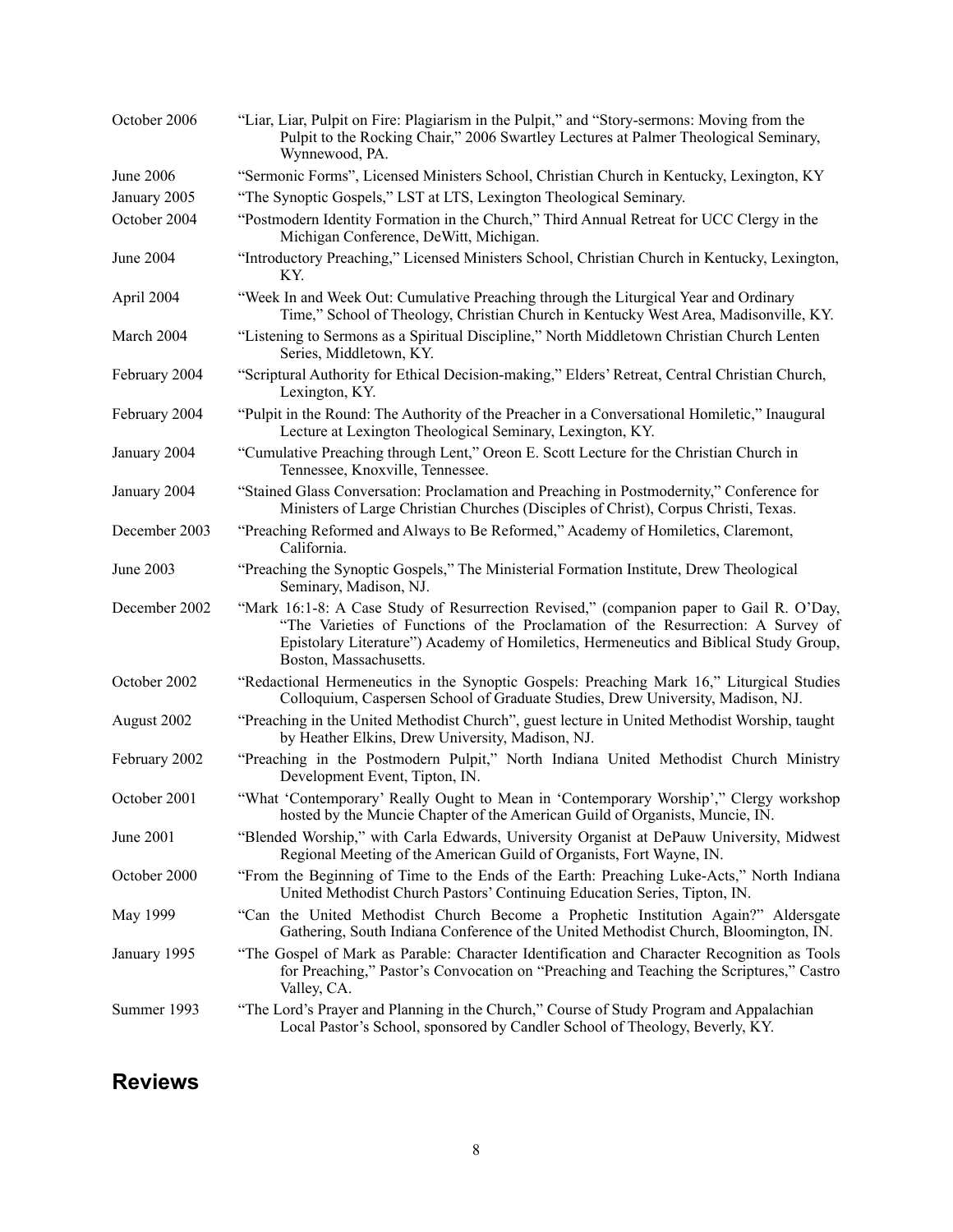| 2017 | Book Review: Peter T. Sanlon, <i>Augustine's Theology of Preaching</i> (Minneapolis: Fortress,<br>2014) in <i>Interpretation</i> 71.2 (2017) 236-37.                                                                                                            |
|------|-----------------------------------------------------------------------------------------------------------------------------------------------------------------------------------------------------------------------------------------------------------------|
| 2014 | Book Review: Marlene Ringaard Lorensen, Dialogical Preaching: Bakhtin, Otherness and<br>Homiletics, Arbeiten zur Pastoraltheologie, Liturgik und Hymologie (Vendenhoeck &<br>Ruprecht, 2014) in <i>Homiletic</i> 39.2 (2014) 49-50.                             |
| 2013 | Book Review: John C. Holbert and Alyce M. McKenzie, What Not to Say: Avoiding the<br>Common Mistakes That Can Sink Your Sermon (Louisville: Westminster John Knox,<br>2011) in Lexington Theological Quarterly 45.1-2 (2013) 112-13.                            |
| 2013 | Book Review: Alyce M. McKenzie, Novel Preaching: Tips from Top Writers on Crafting<br>Creative Sermons (Louisville: Westminster John Knox, 2010) in Lexington Theological<br>Quarterly 45.1-2 (2013) 107-08.                                                    |
| 2012 | Book Review: John C. Holbert and Alyce M. McKenzie, What Not to Say: Avoiding the<br>Common Mistakes That Can Sink Your Sermon (Louisville: Westminster John Knox,<br>2011) in <i>Homiletic</i> 37.1 (2012) 48-49.                                              |
| 2010 | Book Review: William A Dyrness, A Primer on Christian Worship: Where We've Been, Where<br>We Are, Where We Can Go (Grand Rapids: Eerdmans, 2009) in Trinity Seminary Review<br>31.2 (Summer/Fall 2010) 143-44.                                                  |
| 2010 | Book Review: David G. Horrell, <i>1 Peter</i> , New Testament Guides (New York: T & T Clark,<br>2008) in Trinity Seminary Review 31.2 (Summer/Fall 2010) 126-27.                                                                                                |
| 2008 | Book Review: David L. Bartlett and Barbara Brown Taylor, eds. Feasting on the Word: Year B,<br>Vol. 1: Advent through Transfiguration (Louisville: Westminster John Knox, 2008) in<br>Lexington Theological Quarterly.                                          |
| 2008 | Book Review: Jim Wilson, Poetic Justice: Meditations on the Revised Common Lectionary,<br>Year C (Akron, OH: OSL Publications, 2007) in Lexington Theological Quarterly.                                                                                        |
| 2006 | Book Review: Lucy Lind Hogan, Graceful Speech: An Invitation to Preaching (Louisville:<br>Westminster John Knox, 2006) in Lexington Theological Quarterly 41:2 (2006).                                                                                          |
| 2005 | Book Review: Arthur Van Seters, <i>Preaching and Ethics</i> , Preaching and Its Partners (St. Louis:<br>Chalice Press, 2004) in Lexington Theological Quarterly 40:3 (2005) 225-27.                                                                             |
| 2005 | Book Review: William H. Willimon, ed., Sermons from Duke Chapel: Voices from "A Great<br>Towering Church" (Durham/London: Duke University Press, 2005) in Lexington<br>Theological Quarterly 40:2 (2005) 141-43.                                                |
| 2004 | Book Review: Mike Graves, ed., What's the Matter with Preaching Today? (Louisville:<br>Westminster John Knox, 2004) in Lexington Theological Quarterly 39:3 (2004) 187-89.                                                                                      |
| 2004 | Book Review: John S. McClure, Ronald J. Allen, Dale P. Andrews, L. Susan Bond, Dan P.<br>Moseley, and G. Lee Ramsey, Jr., Listening to Listeners: Homiletical Case Studies (St.<br>Louis: Chalice, 2004) in Lexington Theological Quarterly 39:3 (2004) 185-87. |
| 2004 | Book Review: G. Ramsey, Care-full Preaching: From sermon to caring community (St. Louis:<br>Chalice, 2000) in Memphis Theological Seminary Quarterly 40 (2004) 65-68.                                                                                           |
| 2004 | Book Review: Ronald J. Allen, Preaching is Believing: The sermon as theological reflection<br>(Louisville: Westminster John Knox, 2002) in Lexington Theological Quarterly 38:2<br>$(2003)$ 127-28.                                                             |
| 2004 | Book Review: George A. Lindbeck, ed. James J. Buckley. The Church in a Postliberal Age.<br>(Grand Rapids/Cambridge: Wm. B. Eerdmans, 2002) in Lexington Theological<br>Quarterly.                                                                               |
| 2002 | Book Review: Edward J. Woods, The Finger of God and Pneumatology in Luke-Acts (Sheffield:<br>Sheffield, 2001) in <i>Review of Biblical Literature</i> (5/21/02), http://www.bookreviews.org/<br>Reviews//1841271756.html.                                       |
| 2001 | Book Review: Martin Hengel, The Four Gospels and the One Gospel of Jesus Christ: An<br>Investigation of the Collection and Origin of the Canonical Gospels (Harrisburg: Trinity,<br>2000) in <i>Interpretation</i> 55 (2001) 319.                               |
| 2000 | Book Review: Ben Witherington, Jesus the Seer: The Progress of Prophecy (Peabody:<br>Hendrickson, 1999) in <i>Interpretation</i> 54 (2000) 437.                                                                                                                 |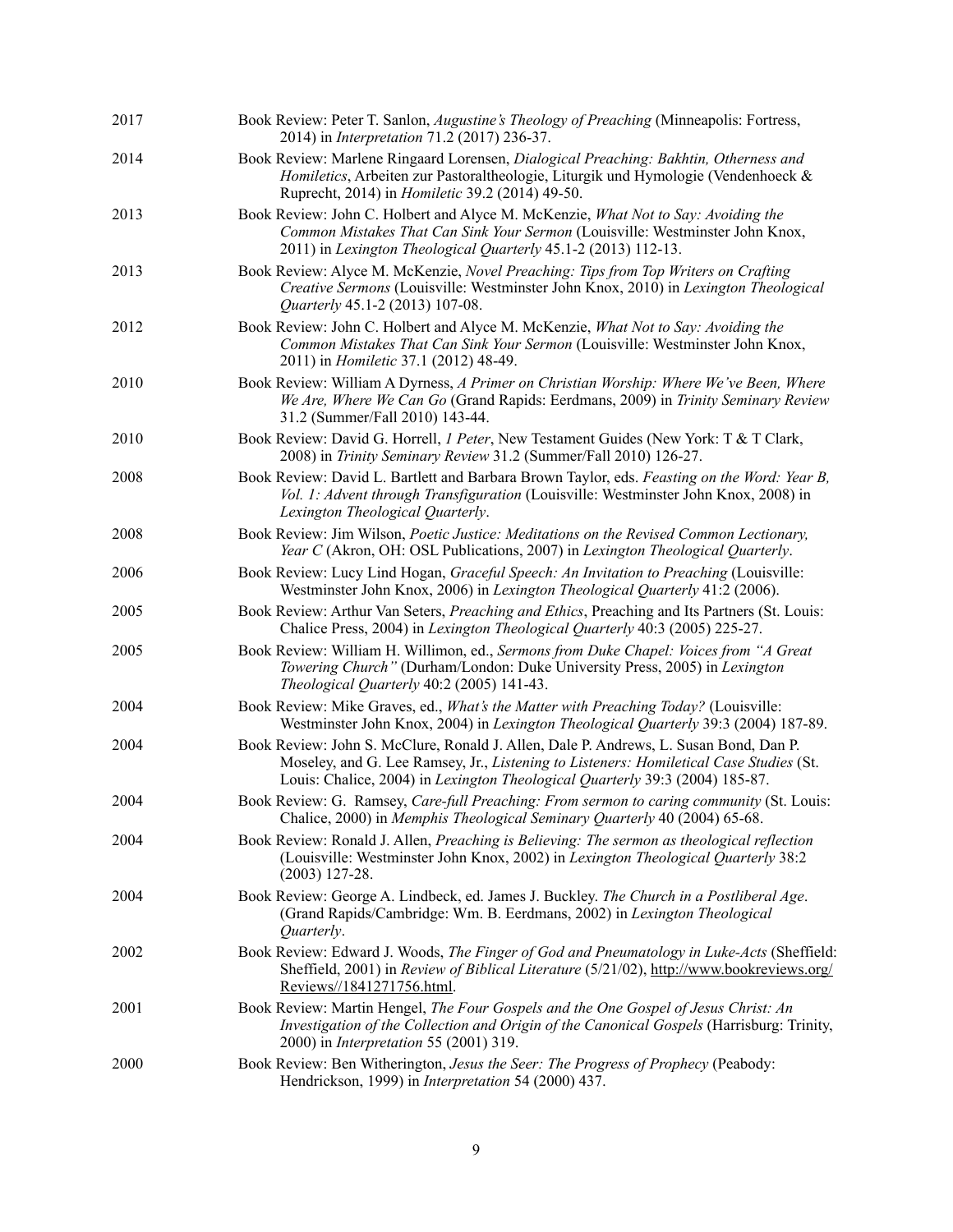| 1994 | Book Review: Sherman E. Johnson, The Griesbach Hypothesis and Redaction Criticism             |
|------|-----------------------------------------------------------------------------------------------|
|      | (Atlanta: Scholars Press, 1991) in Journal of Biblical Literature 113 (1994) 332-34.          |
| 1993 | Four Essays of "Sermon Reviews," in <i>Lectionary Homiletics</i> 4 (1993) 4-5,12-13,20-21,29. |

#### **PROFESSIONAL AFFILIATIONS**

Academy of Homiletics Chair of the Hermeneutics and Biblical Studies Group (2003-06) Advisory Committee for Hermeneutics and Bible Studies Group (2011-12) Second Vice President (2015) Co-President (2016) President (2017) Past-President (2018) Society of Biblical Literature Steering Committee for the Bible and Homiletics Consultation (2004-06) Steering Committee for the Bible and Homiletics Consultation (2016-present)

Ordained Elder and Member in Full Connection, United Methodist Church, Indiana Annual Conference

## **COMMITTEE SERVICE**

| 2017-18 | Committee on Community Equity and Access (Chair)<br>ATS Self-Study (Chair)<br>University Educational Program Committee<br>Provost's Emerging Leaders Series<br>Perkins Center for Excellence in Preaching<br><b>Advisory Committee</b>       | Perkins    |
|---------|----------------------------------------------------------------------------------------------------------------------------------------------------------------------------------------------------------------------------------------------|------------|
| 2016-17 | Gender-Identity, Etnicity, Race,<br>and Cultural Concerns Committee (Chair)<br>University Educational Program University Committee<br>Perkins Center for Excellence in Preaching<br><b>Advisory Committee</b><br>Ad hoc Technology Committee | Perkins    |
| 2015-16 | Student Development Committee (Fall)<br><b>Assessment Committee</b><br>University Educational Program Committee<br>Perkins Center for Excellence in Preaching<br><b>Advisory Committee</b><br>Task Force in Theology (chair)                 | Perkins    |
| 2014-15 | Doctor of Ministry Committee, chair<br>Pedagogy and Technology Committee                                                                                                                                                                     | <b>LTS</b> |
| 2013-14 | Pedagogy and Technology Committee, chair<br><b>Masters Committee</b>                                                                                                                                                                         | <b>LTS</b> |
| 2012-13 | Doctor of Ministry Committee, chair<br>Grievance and Appeals Committee<br><b>Masters Committee</b>                                                                                                                                           | <b>LTS</b> |
| 2011-12 | Doctor of Ministry Committee, chair<br>Practice of Ministry Search Committee                                                                                                                                                                 | <b>LTS</b> |
| 2010-11 | Doctor of Ministry Committee, chair<br>Academic Dean Search Committee<br>Interim Library Director Search Committee                                                                                                                           | <b>LTS</b> |